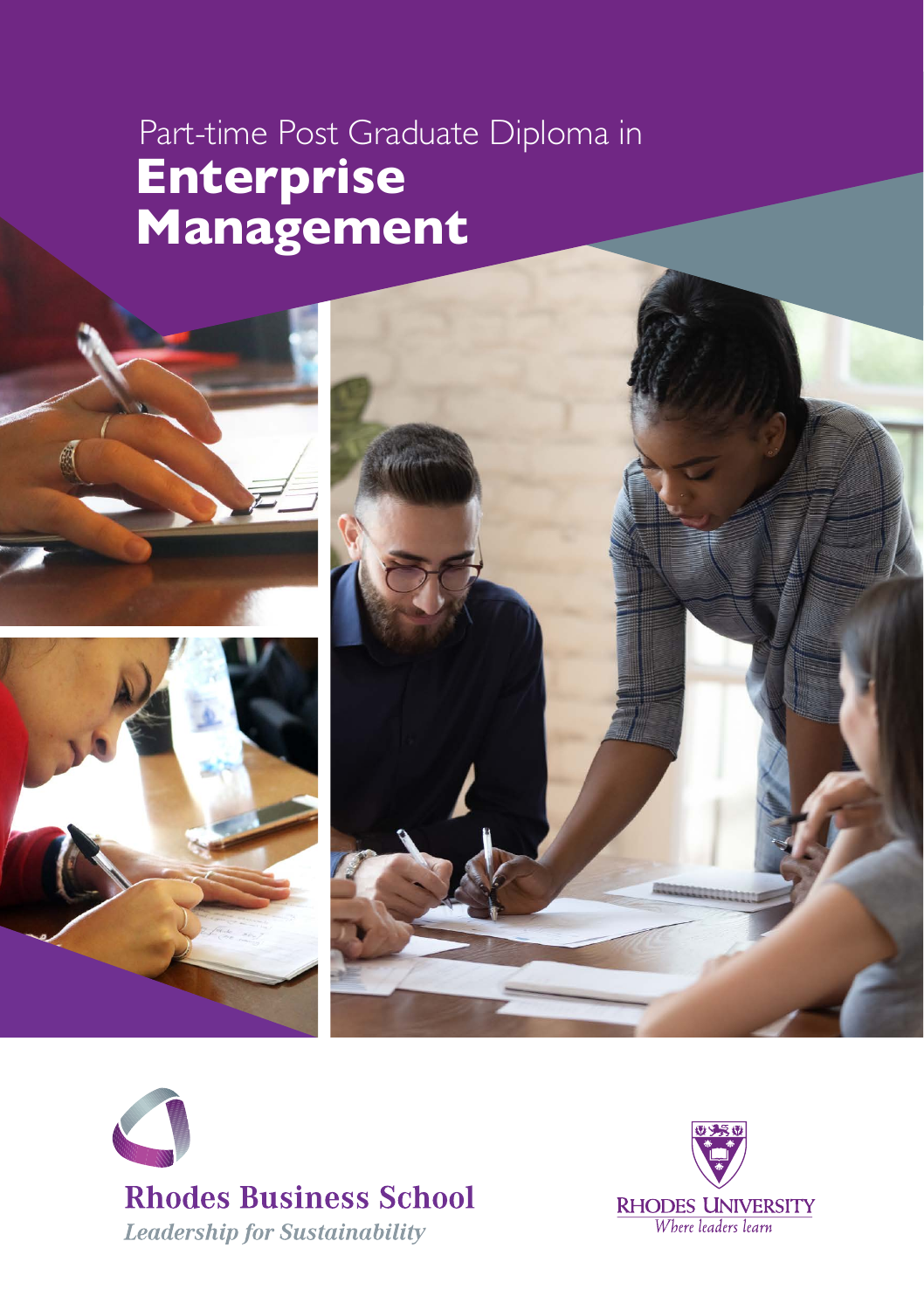

The Part-time Post Graduate Diploma in Enterprise Management (PGDip EM PT) is a 12-month programme run within the Rhodes Business School starting in January each year and ending in December.

The PGDip EM PT is designed to meet the needs of graduates in full-time employment from a wide range of job functions who wish to:

- Develop their business development skills within their organisation;
- Develop an Intrapreneurial approach to business;
- Enhance their general management ability; and
- Deepen and update their business knowledge, understanding and practice.

The PGDip EM PT is an NQF Level 8 equivalent qualification worth 120 credits. It also serves as a precursor qualification for those wanting to pursue an MBA. In addition successful students will also gain three module credits towards their MBA.

## The Intrapreneur within

The Intrapreneurial focus of the PGDip PT is ideal for people, who, while working within a larger organisation, are able to use their entrepreneurial skills to develop a new product, service or line of business within their organisation or as a subsidiary of their organisation.

## The benefits of enrolling at Rhodes Business School

Rhodes Business School is plugged into the learning requirements of business today where most people who are working full-time require the flexibility of a part-time programme.

Rhodes Business School has perfected this approach through its highly successful, AMBAaccredited modular MBA.

PGDip EM PT students need only take off one week at a time from work, and a total of three weeks over the 12-month programme to attend teaching block lectures at Rhodes Business School on Rhodes University's campus in Makhanda (Previously Grahamstown), Eastern Cape. A fourth teaching block (spread over 3 separate weeks through the year) will be facilitated online and students will participate in a virtual classroom from the comfort of the own home or office.

## *Personalised classes*

During these weeklong teaching blocks, students experience small, personalised classes in Rhodes University's scholarly environment, with access to outstanding lecturers, facilities and libraries.

## About the PGDip EM PT

The PGDip EM PT is based on the "Problem Based Learning" philosophy. Students on the programme will be expected to learn by doing, where you simultaneously acquire a conceptual understanding and practical skills set.

The qualification will enable students to develop in-depth, discipline-specific skills and applied competence in the private and public sectors. It will provide opportunities for personal intellectual growth, more purposeful employment and making a greater contribution to society. It will empower learners to solve problems in a focused way and to effectively manage and allocate resources, to communicate effectively and to contribute to knowledge and socio-economic transformation in a responsible, ethical and innovative manner.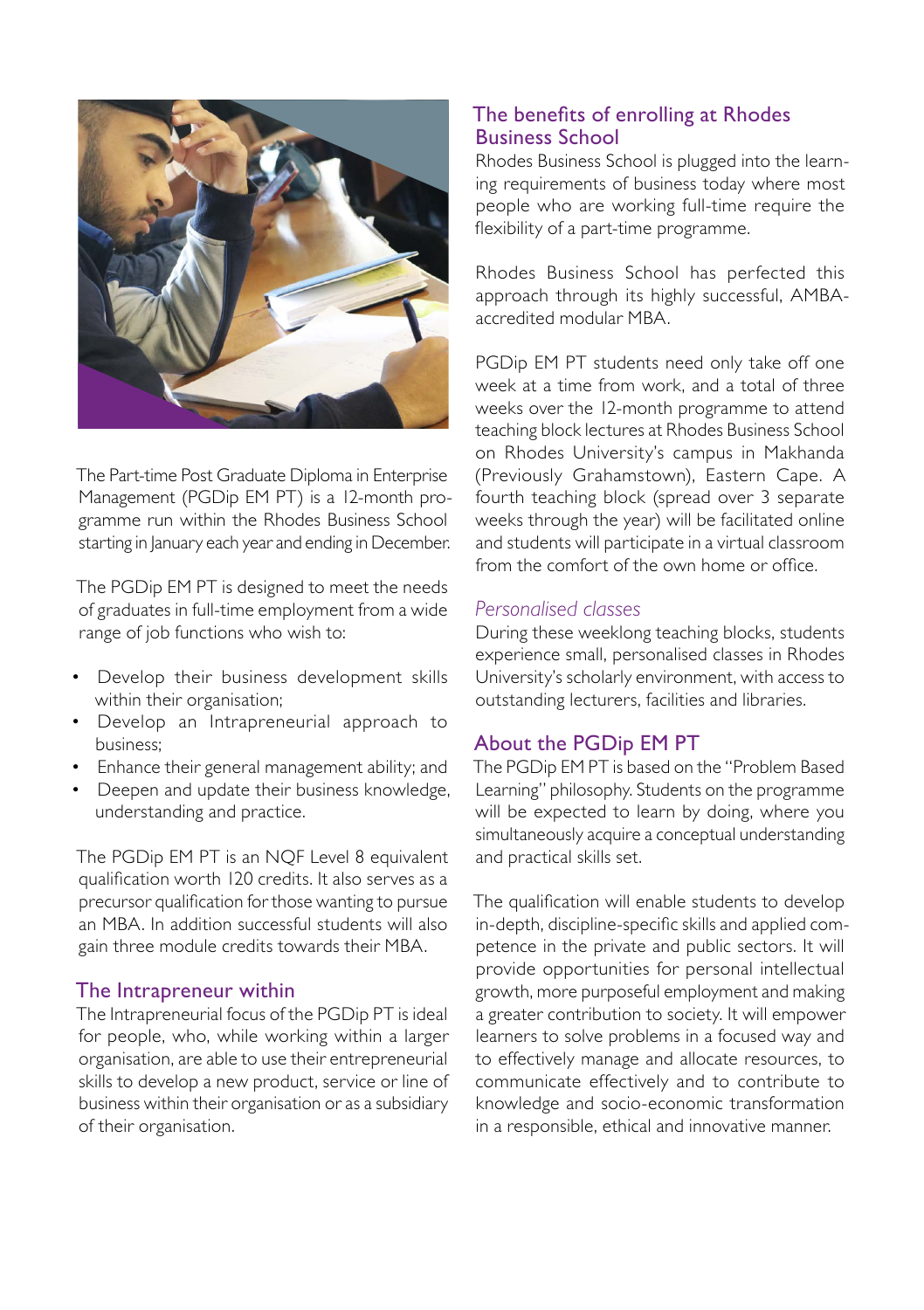## Summary of the PGDip EM PT programme

The 12-month programme includes a total of seven subjects, presented as papers, plus an Integrated Case Based Project. The project and seven Papers are , as summarised here:

#### Case Based Learning Project:

 This is a group project, which entails analysing a business case and providing an integrated review and response to the challenges and opportunities raised. The case will typically have an Intrapreneurial flavour to it.

#### Financial Management:

 Focuses on aspects specific to entrepreneurs and intrapreneurs, inter alia, alternative sources of capital, bootstrapping, financial contracting issues, insurance, private equity, taxation, valuing a business and key decision making concepts and tools including ratio analysis, break even analysis, budgets and working capital management.

#### People Management:

 Focus is from the perspective of the manager of an SME, manage organisational behaviour, exercise leadership, carry out various human resource functions and comply with the South African labour relations framework and supporting legislation.

Strategic Marketing: Focus is on the place a marketing plan has within the overall business plan of an organisation. It examines the marketing strategies most appropriate under a range of different market and product life-cycle circumstances. The approach offers a template for developing a case study-based marketing plan that meets the needs of the firm's aims and objectives within the context of a product and market for any aspiring entrepreneur.

#### Leadership for Sustainability:

 Focus is on considering the changes to the organizational "playing field" resulting from increased awareness and demands for sound corporate governance and social and environmental accountability and how an understanding of these changes can assist in leveraging competitive advantage. Key themes that will be introduced are concepts of sustainable development within the South African, regional and international contexts, governance and corporate

social responsibility, plus local and international drivers and considerations for business organisations.

#### Strategic Operations Management:

 Focus is on process types and process flows in manufacturing, performance measurement, benchmarking and re-engineering, production planning, quality management, lean thinking and world class manufacturing, sustainable supply chain management and procurement, risk assessment, life-cycle analysis and systems. *MBA Aligned*

#### Sustainable Economics:

Focus is on presenting an insight into the theoretical and applied Economics concepts required to engage successfully as a manager or business leader in a sustainable economy. The module relies on two principal theoretical frameworks, namely Resource-Based Theory and Bourdieu's Theory on Capital. Key topics covered include scarcity, supply and demand, elasticity, competition and the regulation of markets, externality, poverty and inequality, the macroeconomic perspective, economic growth, inflation, money and banking, and the government's role. Also explores environmental economics. *MBA Aligned*

#### Business Development and Consulting:

 Focuses on the important role that consultants play in developing new business opportunities. There are three components to this module, run at three different intervals. This first investigates the role of the business consultant and the consulting frameworks that support successful consulting engagements. The second investigates the role played and the importance of knowledge management within the developing organisation. The third examines communication theory and the critical role played by effective, ethical communicators within a business, both from a consulting as well as a general perspective. Assignments for each component are applied and unique to each students' business environment. *MBA Aligned*

#### *The 7 Papers combined are worth 84 credits and the Project is worth 36 credits totalling 120 credits*